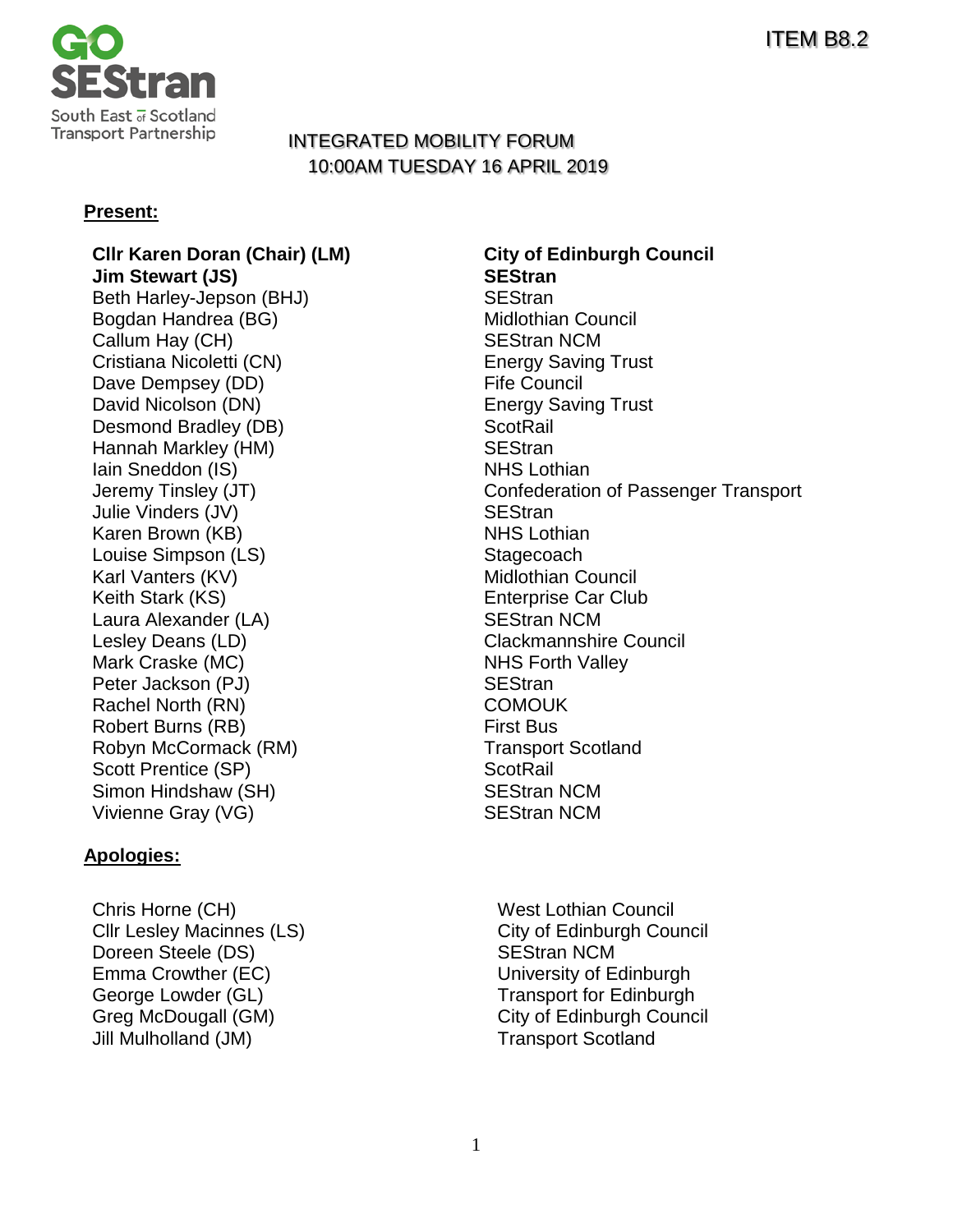| Ref. |                                                                                                   | <b>Actions</b> |
|------|---------------------------------------------------------------------------------------------------|----------------|
| 1.   | <b>Welcome and Introductions</b>                                                                  |                |
| 1.1  | The chair welcomed the attendees.                                                                 |                |
| 2.   | <b>Apologies</b>                                                                                  |                |
| 2.1  | The apologies were noted as above.                                                                |                |
| 3.   | <b>Minutes of IMF October 2018</b>                                                                |                |
| 3.1  | Minutes from previous meeting were approved.                                                      |                |
| 4.   | <b>Feedback and Actions from previous meeting</b>                                                 |                |
| 4.1  | JS provided a summary of feedback and actions, following the IMF on<br>Friday 12th October 2018.  |                |
|      | The key points of his summary were as follows:                                                    |                |
|      | a) Levenmouth Sustainable Transport Study                                                         |                |
|      | Assessment process continues                                                                      |                |
|      | Case for change completed, final report published<br>$\bullet$                                    |                |
|      | November 2018                                                                                     |                |
|      | <b>Presented workshops</b>                                                                        |                |
|      | Assessing options will be the next step                                                           |                |
|      | Publication of options for April 2019<br>$\bullet$                                                |                |
|      | b) Local Rail Development Fund Newburgh                                                           |                |
|      | Report drafted, partners are looking at it                                                        |                |
| 5.   | Regional Rail Update - Group discussions                                                          |                |
| 5.1  | SP started the discussions by providing a service update about the<br>following rail initiatives; |                |
|      | Why poor service in the East?                                                                     |                |
|      | Staff training                                                                                    |                |
|      | Training nearing completion<br>$\bullet$                                                          |                |
|      | 50/70 new electric trains delivered                                                               |                |
|      | Big timetable changes in December 2018, then change<br>in May 2019                                |                |
|      | Encourage people to claim for compensation if<br>$\bullet$                                        |                |
|      | late/cancelled<br>Currently in remedial agreement with SG                                         |                |
|      | Full electric service in Kirknewton<br>$\bullet$                                                  |                |
|      | Extra trains in borders and North Berwick later in year                                           |                |
|      | Happy to circulate slides                                                                         |                |
|      |                                                                                                   |                |
|      |                                                                                                   |                |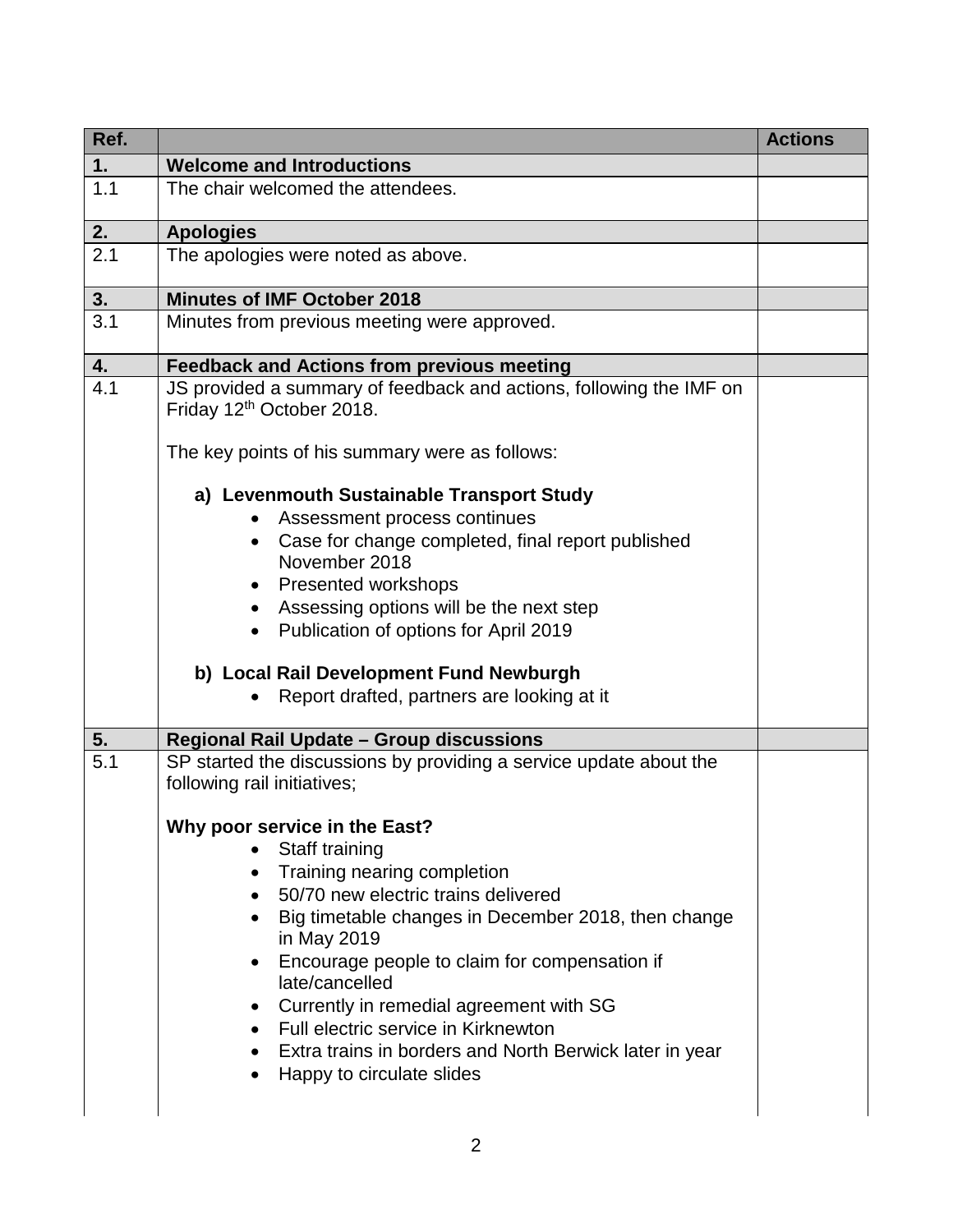The key statement/questions raised during the discussion were as follows:

> • KD asked why people have had to wait for North Berwick and Scottish Borders trains till end of year? SP responded by stating that there are no extra diesel trains for this route. There needs to be new electric intercity trains in place beforehand.

DB gave a presentation about the background of the Station Travel Plans (STP).

- 20 STPs so far, 4 in SESTran area
- Brought in consultants to support STP
- Overview of consultation process and stakeholder engagement
- An example of access modes working well is in Falkirk Grahamston due to having good local bus routes (good connections) and timetabling.
- An example of influencing access would be bus integration and active travel routes. Some routes with high car usage have existing good bus routes. There is an opportunity to promote these better.
- STP reports nearly complete, ScotRail hope to share these in next couple of weeks
- Addressing issues need to be a joint effort beyond station foot print
- There is a potential for station steering group
- STP delivery fund to be launched in next couple of months

These presentations were then followed by a lengthy discussion, with questions/points raised by several members. The key statement/questions raised during the discussion were as follows:

## **SP/KS**

- KS mentioned he was trying to get in touch with ScotRail about Enterprise Car Club.
- DB also mentioned that the stations chosen is done by a consultation process with Regional Transport Partnerships (RTPs) to select stations – ScotRail have funding to do 20 stations
- There were discussions about car park charging, possibly offer incentives for multiple occupancy etc
- Operation is different from England because a lot of parking provisions are free and parking tariffs are also set.
- SP mentioned that ScotRail are not contractually allowed to charge, it's the Scottish Governments decision.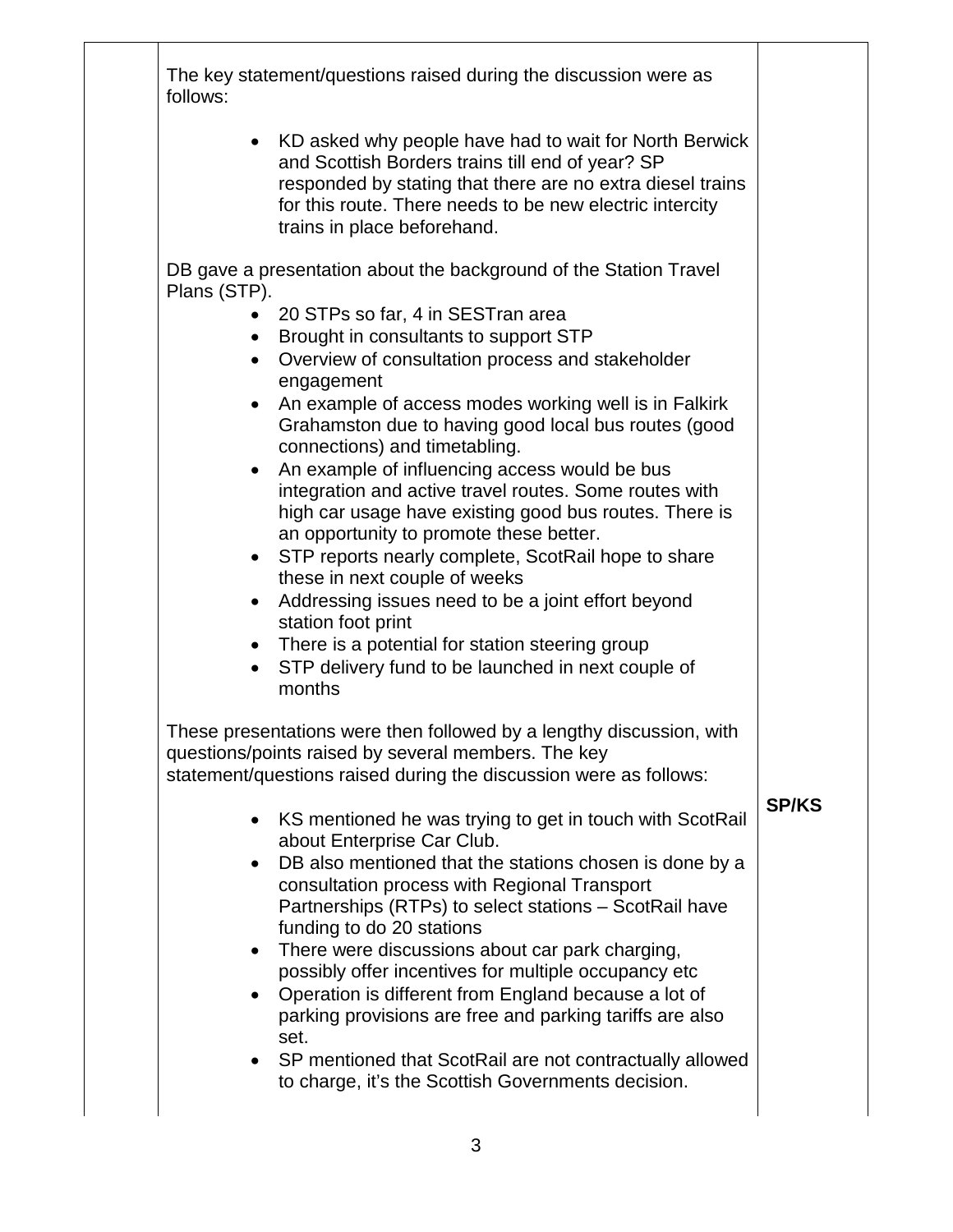|    | • Another member of the forum brought up the issue about<br>having no confidence in trains, often cancelled in the Fife<br>circle.<br>SP stated that he is aware of these issues and are being<br>held to account by government. There is a specific<br>localised problem which ScotRail are working hard to<br>address.<br>LD stated that bus and rail interchange is very difficult to<br>integrate inaccessible station locations. Falkirk High for<br>instance just needs more parking. However sometimes<br>not always best to.<br>DB stated that it should be possible to get more bus<br>$\bullet$<br>usage where there are good bus connections. Increasing<br>parking is not the plan going forward when addressing<br>parking charges relating to bus usage.<br>Through workshops have identified options<br>IS mentioned that in Livingston, the bus integration has<br>$\bullet$<br>no information about buses and timetables at St John's,<br>the old Real Time Passenger Information (RTPI) screens<br>are switched off. Therefore, there is a lack of information<br>to get around Livingston. JV agreed to follow up on this<br>issue.<br>NHS Lothian is a key stakeholder and have parking<br>problems at NHS locations.<br>DB mentioned he is aware of the lack of travel<br>information.<br>JS rounded off the conversation by stating that working groups for the<br>STP will be key in moving forward. | <b>JV</b> |
|----|-----------------------------------------------------------------------------------------------------------------------------------------------------------------------------------------------------------------------------------------------------------------------------------------------------------------------------------------------------------------------------------------------------------------------------------------------------------------------------------------------------------------------------------------------------------------------------------------------------------------------------------------------------------------------------------------------------------------------------------------------------------------------------------------------------------------------------------------------------------------------------------------------------------------------------------------------------------------------------------------------------------------------------------------------------------------------------------------------------------------------------------------------------------------------------------------------------------------------------------------------------------------------------------------------------------------------------------------------------------------------------------------------------------------------------|-----------|
| 6. | <b>Bus Issues Update - Group discussions</b>                                                                                                                                                                                                                                                                                                                                                                                                                                                                                                                                                                                                                                                                                                                                                                                                                                                                                                                                                                                                                                                                                                                                                                                                                                                                                                                                                                                |           |
|    | JS started the discussions by providing an overview of SEStran's<br>engagement with the following bus initiatives;                                                                                                                                                                                                                                                                                                                                                                                                                                                                                                                                                                                                                                                                                                                                                                                                                                                                                                                                                                                                                                                                                                                                                                                                                                                                                                          |           |
|    | a) Bus Stakeholders' Congress                                                                                                                                                                                                                                                                                                                                                                                                                                                                                                                                                                                                                                                                                                                                                                                                                                                                                                                                                                                                                                                                                                                                                                                                                                                                                                                                                                                               |           |
|    | Where have the journeys gone?                                                                                                                                                                                                                                                                                                                                                                                                                                                                                                                                                                                                                                                                                                                                                                                                                                                                                                                                                                                                                                                                                                                                                                                                                                                                                                                                                                                               |           |
|    | Only bad thing is journeys are going to something less<br>sustainable                                                                                                                                                                                                                                                                                                                                                                                                                                                                                                                                                                                                                                                                                                                                                                                                                                                                                                                                                                                                                                                                                                                                                                                                                                                                                                                                                       |           |
|    | b) Autumn 2018 BPS headline results                                                                                                                                                                                                                                                                                                                                                                                                                                                                                                                                                                                                                                                                                                                                                                                                                                                                                                                                                                                                                                                                                                                                                                                                                                                                                                                                                                                         |           |
|    | The opening of new rail and tram lines can explain the                                                                                                                                                                                                                                                                                                                                                                                                                                                                                                                                                                                                                                                                                                                                                                                                                                                                                                                                                                                                                                                                                                                                                                                                                                                                                                                                                                      |           |
|    | decrease in bus use<br>However there has been an increase in Edinburgh                                                                                                                                                                                                                                                                                                                                                                                                                                                                                                                                                                                                                                                                                                                                                                                                                                                                                                                                                                                                                                                                                                                                                                                                                                                                                                                                                      |           |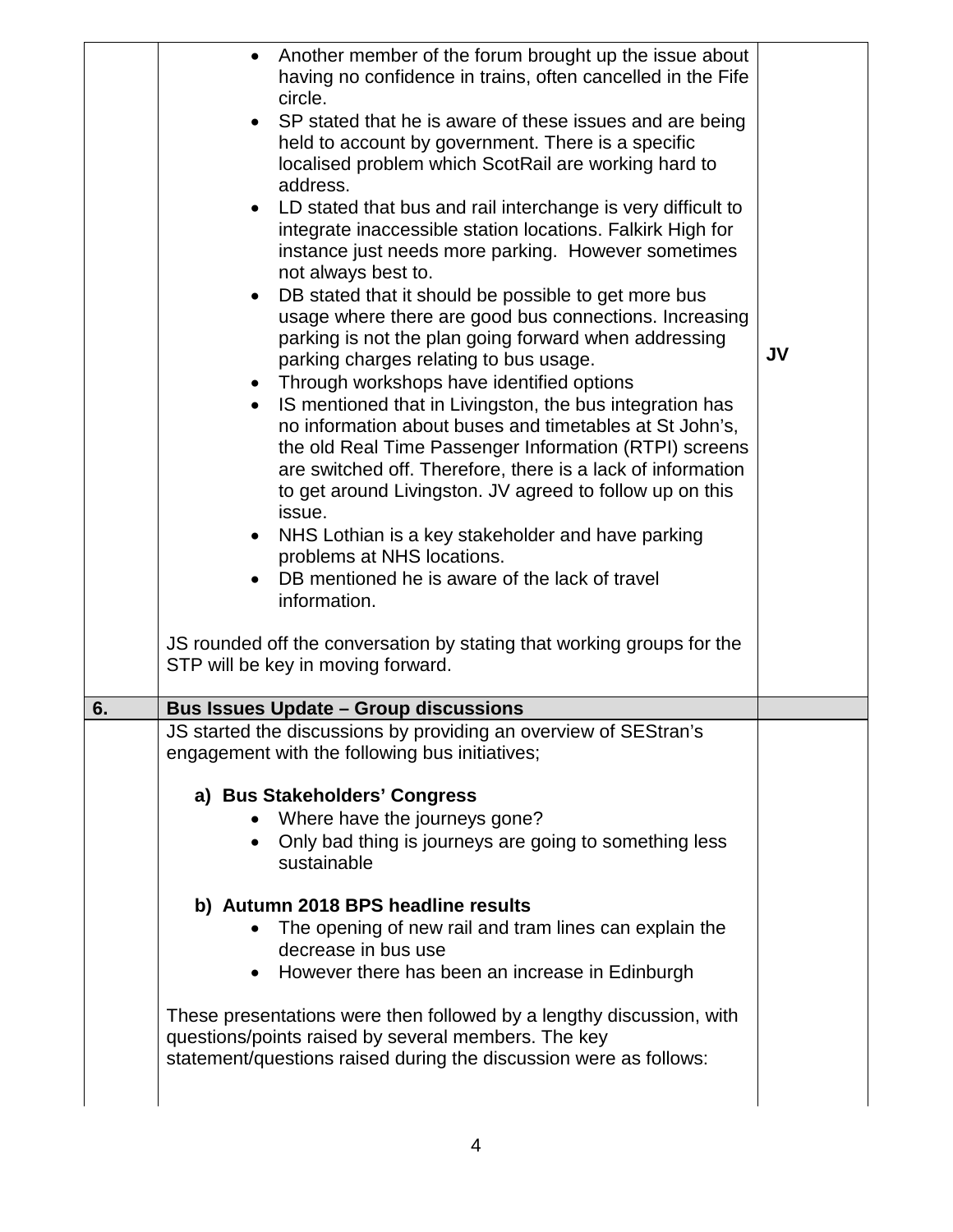| 7. | • LD stated the bus services are declining (service<br>frequency and withdrawal of services)<br>IS also stated that Halbeath had a problem with data for<br>$\bullet$<br>the screens and was a solution discussed at bus forum.<br>JV answered that First + Stagecoach moved away from<br>$\bullet$<br>INEO system and now SEStran + Edinburgh are working<br>on new CMS system.<br>SEStran plans to integrate in new system this year and<br>Edinburgh Council has just gone out to tender<br>JS will get an update on this.<br>$\bullet$<br>LD asked if there was discussion with Travel Line to<br>integrate Scotland wide.<br>JS advised he will get an update on this.<br>$\bullet$<br>DB questioned if value for money had fallen in the bus<br>$\bullet$<br>survey.<br>JS advised that the data was just a range of perspective.<br>JS also mentioned he is going to meet up with BPIS to<br>look at it in more detailed information.<br>GO e-Bike hubs update and next steps - presentation | <b>JV/JS</b><br><b>JS</b> |
|----|-----------------------------------------------------------------------------------------------------------------------------------------------------------------------------------------------------------------------------------------------------------------------------------------------------------------------------------------------------------------------------------------------------------------------------------------------------------------------------------------------------------------------------------------------------------------------------------------------------------------------------------------------------------------------------------------------------------------------------------------------------------------------------------------------------------------------------------------------------------------------------------------------------------------------------------------------------------------------------------------------------|---------------------------|
|    | PJ started the discussions by providing an overview of SEStran's Go                                                                                                                                                                                                                                                                                                                                                                                                                                                                                                                                                                                                                                                                                                                                                                                                                                                                                                                                 |                           |
|    | e-Bike about the following initiatives;                                                                                                                                                                                                                                                                                                                                                                                                                                                                                                                                                                                                                                                                                                                                                                                                                                                                                                                                                             |                           |
|    | The first-year report.                                                                                                                                                                                                                                                                                                                                                                                                                                                                                                                                                                                                                                                                                                                                                                                                                                                                                                                                                                              |                           |
|    | Future plans<br>$\bullet$                                                                                                                                                                                                                                                                                                                                                                                                                                                                                                                                                                                                                                                                                                                                                                                                                                                                                                                                                                           |                           |
|    | Continuing employer pool                                                                                                                                                                                                                                                                                                                                                                                                                                                                                                                                                                                                                                                                                                                                                                                                                                                                                                                                                                            |                           |
|    | The presentation was then followed by a Q&A                                                                                                                                                                                                                                                                                                                                                                                                                                                                                                                                                                                                                                                                                                                                                                                                                                                                                                                                                         |                           |
|    | LD asked how does it work in terms of payment, is each<br>$\bullet$<br>pilot different?                                                                                                                                                                                                                                                                                                                                                                                                                                                                                                                                                                                                                                                                                                                                                                                                                                                                                                             |                           |
|    | PJ answered each site has its unique tailored system                                                                                                                                                                                                                                                                                                                                                                                                                                                                                                                                                                                                                                                                                                                                                                                                                                                                                                                                                |                           |
|    | and they can be charged at home if used for a longer<br>period.                                                                                                                                                                                                                                                                                                                                                                                                                                                                                                                                                                                                                                                                                                                                                                                                                                                                                                                                     |                           |
| 8. | Electric Vehicles - A Regional Perspective                                                                                                                                                                                                                                                                                                                                                                                                                                                                                                                                                                                                                                                                                                                                                                                                                                                                                                                                                          |                           |
|    | JV started the discussions by providing an overview of SEStran's EV<br>strategy. The presentation was then followed by a Q&A session.                                                                                                                                                                                                                                                                                                                                                                                                                                                                                                                                                                                                                                                                                                                                                                                                                                                               |                           |
|    | KB asked how to create sufficient on-street charging<br>$\bullet$                                                                                                                                                                                                                                                                                                                                                                                                                                                                                                                                                                                                                                                                                                                                                                                                                                                                                                                                   |                           |
|    | infrastructure in the cities<br>JV advised the importance of diversifying from car use<br>$\bullet$                                                                                                                                                                                                                                                                                                                                                                                                                                                                                                                                                                                                                                                                                                                                                                                                                                                                                                 |                           |
|    | more generally                                                                                                                                                                                                                                                                                                                                                                                                                                                                                                                                                                                                                                                                                                                                                                                                                                                                                                                                                                                      |                           |
| 9. | Mobi-hubs - workshops and feedback session                                                                                                                                                                                                                                                                                                                                                                                                                                                                                                                                                                                                                                                                                                                                                                                                                                                                                                                                                          |                           |
|    | JV gave a presentation on the Mobi-hub project, which was then<br>followed by workshops/feedback sessions. The four questions<br>discussed were as follows:                                                                                                                                                                                                                                                                                                                                                                                                                                                                                                                                                                                                                                                                                                                                                                                                                                         |                           |